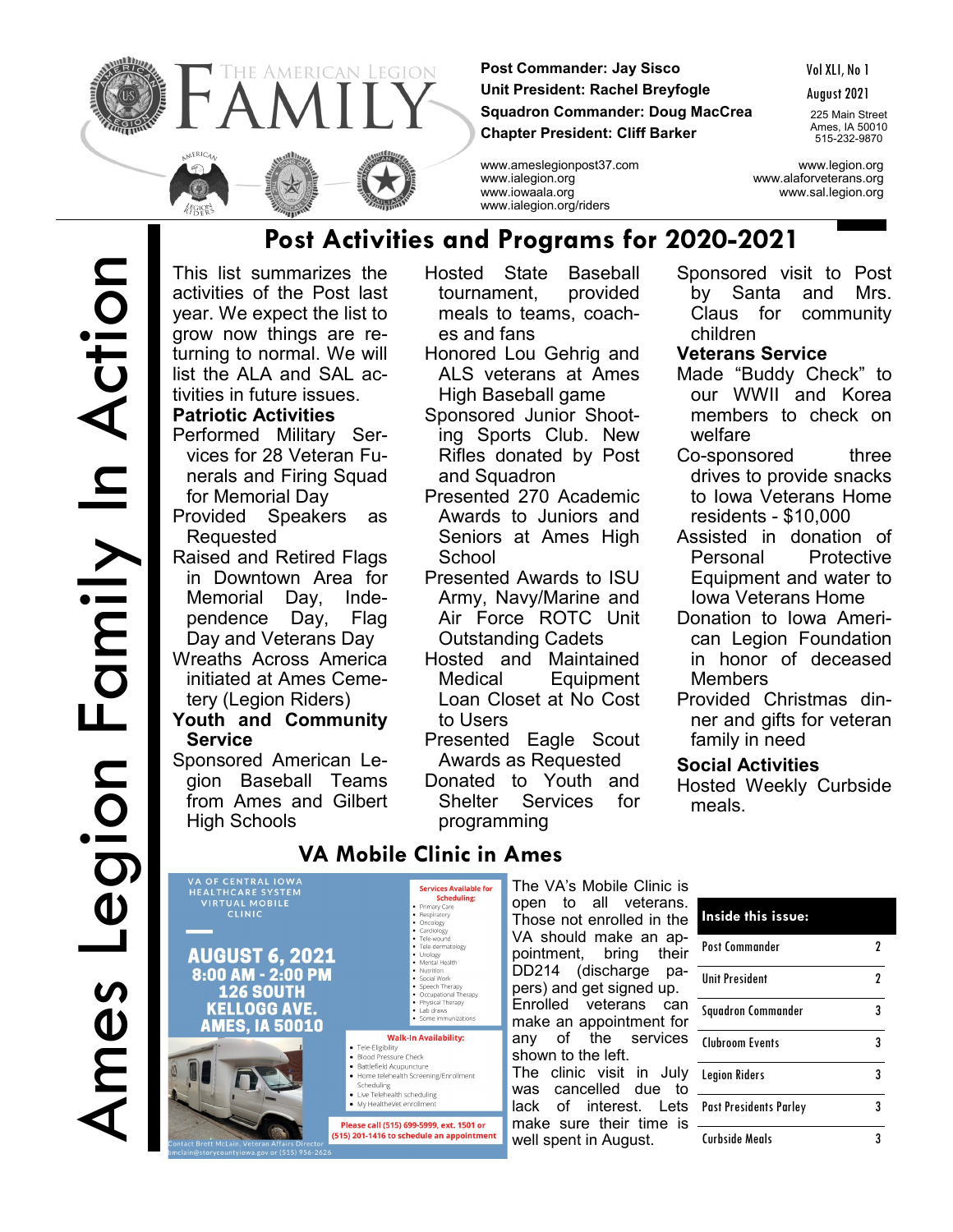Hello again! I hope everyone is having a great summer so far. July was a busy month.

We started with putting up the flags in downtown. We then provided the Color Guard who were followed closely by the Legion Riders in the Ames Fourth of July parade. It was a thrill for me to be able to be part of the Color Guard and see and hear all the folks lining the parade route. A sure sign that things were getting back to normal.

The following weekend saw a Post delegation at the Department Convention in Des Moines. While at the convention our immediate Past Commander, Jennifer Monserud was installed as Sixth District Commander. Congratulations and best wishes Commander Jennifer!

On our return from the convention, we held a joint installation of officers (Legion, Auxiliary and SAL). With the leadership teams we have in place, I look forward to a very successful year.

So, what to look for going forward? I plan to reach out to Ames and Gilbert high schools to promote Boys State and the Oratorical Contest. I also want to

Greetings from your incoming Unit President! I am honored to be elected to serve in this position.

My name is Rachel Breyfogle. For those of you that don't know me, I live in Gilbert and have worked as a nurse at McFarland Clinic for the past 18 years. My husband Randy, served 20 years in the Iowa Army National Guard and deployed as a firefighter during Iraqi Freedom.

Our son, Seth, is a cadet starting his Firstie (senior) year at the United States Air Force Academy. Both are members of Legion Post 37 and SAL Squadron 37. Our daughter, Sadie, is an active Junior member of our unit.

Speaking of our Junior members, have you noticed a new addition to our Post home? Just outside the door in the alcove is a Flag Drop Box for the community to dispose of unserviceable flags. This project was done by 2 of our Junior members, who are also Girl Scouts, for their Silver Award. Great job ladies!

Thank you to Sandy for her leadership

## **Calling All Early Birds**

that renewal notice today. Mail you dues to the post

reach out to our elementary schools to promote the Fifth Grade Flag Essay contest.

**Post Commander Jay's Comments**

We will be reaching out to the Iowa State Student Veterans Association to see how we can support one another. I would also like to see us get in front of the ROTC programs at Iowa State.

We're currently keeping the lights on and paying our bills, but we're not really able to make any headway on putting funds away to be able to do even more to support our veterans and the community.

Right now, as you may not know, Bingo serves as a main source of revenue. We restarted Bingo back in May on Sunday nights only. There have been several discussions about bringing back Wednesday night Bingo. Right now, we're having trouble just staffing Sunday nights and even then, it seems to be the same people volunteering.

Also, we would be bumping up against our Wednesday curbside dinners which are a major source of revenue for Operations. Speaking of curbside dinners, once again that is a small cadre of peo-

### **Unit President Rachel's Comments**

the past 2 years. I learned during her term that flexibility is key, especially during a pandemic and that even a pandemic cannot slow down this Legion Family. I am asking all unit members to continue to be flexible and be a part of a committee(s) that you have not been on for a while. A sign-up will be available at the August Unit meeting.

Department convention was held last month and Unit 37 once again had a strong showing at this event. The Auxiliary Centennial Gala was fun as many members attended representing various decades. Some members also came back with some new purses that were a fundraiser for Junior Camp. Our VA & R report received an award from the Department as the best report and has been forwarded on for consideration of a national award.

"STEPPING INTO THE NEXT CENTU-RY WHILE REMEMBERING THE PAST". This is Department President Doris Jackson's theme. As a unit we have some "steps" we need to take. We are in need of a Historian for the Unit. It



ple who have been working tirelessly over the last 15-16 months to bring you those dinners.

I think we need to look at additional fundraising opportunities to help us raise the funds we need. However, none of that can happen unless people get involved.

If you have thoughts or ideas, come to a Legion meeting. If for some reason you can't make it to a Legion meeting, and you have something you want to bring forward, let myself or one of the other officers know.

In regards to fundraising activities or any other activity the Post may be involved in, I'm stealing from President Kennedy here, "Ask not what your Post can do for you, ask what you can do for your Post". The more people who step up to get involved, the more we can do!

Let me close by saying once again how privileged and honored I am to be serving as your Post Commander. Together I think we can have a very successful year.

will be hard to remember the past, if there isn't one to record it. There are many of us that have recorded the Ames Legion Family in action.

The member that "steps" up for Historian will have an abundant supply of pictures! We also need a Sergeant at Arms for the Unit. Please let me know if you are interested in either one of the positions as it would be great to have a full slate of officers.

"Stepping up for Membership" is the (you guessed it) theme for membership. The membership symbol is boots. Our own Mike Monserud is part of the Department Membership Committee this year. No doubt we will be hearing from him throughout the year on membership status. Let's all do our part and step up to fill those boots with and make goals!

We fell short this past year with only 95.4% of our goal 282. If you know of a veteran that has recently signed up for Legion membership, ask if they have a spouse, son or daughter and make them aware of the rest of the Legion Family.

## **Get Your 2022 Dues Paid**

You saw on the front page the list of our Post's ac-<br>year. Those things happen easier when members dues are paid early. Be an Early Bird, respond to dues are paid early. Be an Early Bird, respond to or renew online. Either way, be an EARLY BIRD!!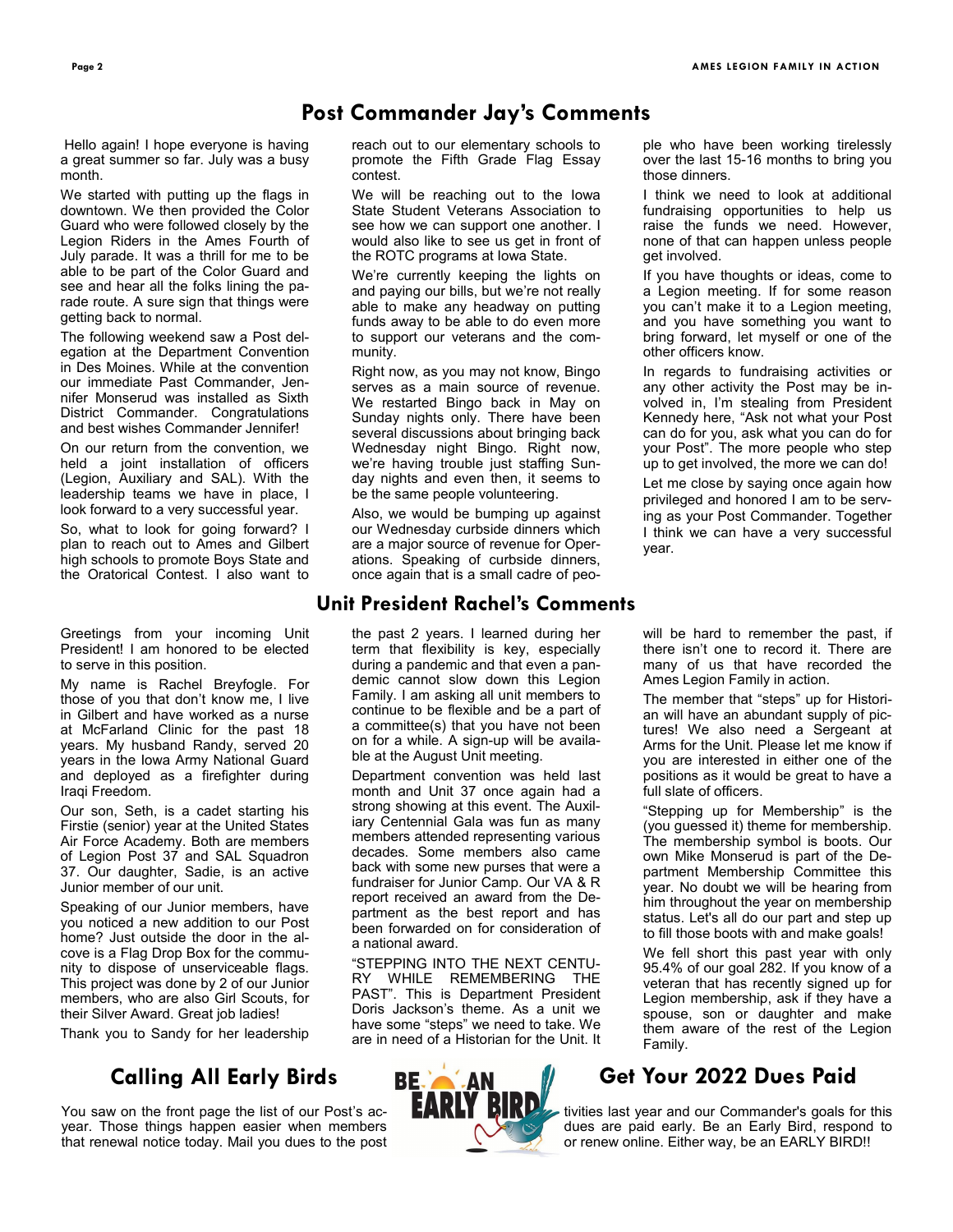#### **Clubroom News**

The summer has just been flying by. I can't believe it is already August and almost back to school time. I feel like school just ended last week. We have had a great summer so far in the clubroom and a great turnout for the  $4<sup>th</sup>$ of July parade and we served up a lot of burgers and hot dogs. Thanks to everyone that made that happened and helped support the clubroom.

We are continuing our Wednesday meals in August. This have been a popular event and it is great to see lots of faces in the clubroom. Come join us for one! If you are short on time, feel like carryout or are not yet comfortable coming out we are still offering all our meals for curbside pickup.

Hope everyone has a great last few weeks of summer and we hope to see you at the Post.

## **Squadron Commander Doug's Comments**

**Clubroom News**

Hello Squadron Mates –

There are three things I want to concentrate on during the first half of my year as Squadron Commander and to be successful, I will need all of you to help out. Those three things are membership, participation and having fun.

Let's talk about membership. We all know the importance of membership to our Squadron. This encompasses two areas, timely renewals and recruiting new members, and they are not mutually exclusive of one another.

We are kicking off the 2022 renewal process this month and I ask you to renew your membership as soon as

July is typically one of the less hectic months for the riders. In the last month we rode in both the Ames and Nevada 4th of July parades. It was so great to see all the smiling faces and respect shown to the flag as we went. If you were in the crowd, I want to tell you that it's certainly visible. The Riders dinner ride to Wodward was great fun. Sadly, I'll have to break the news that with a name like The Whistlin' Donkey, the Donkey Burger on the menu is 100% beef. Nonetheless we then prepped and had a couple representatives ride the Chasin Tails ride in and out of the rain. Even with the weather concerns, lots of funding was raised for the Story County Animal Shelter.

Our next dinner ride went to Pickles Pub in Kamrar. The new owners have Here's what we have planned in August:

**Wed. Aug 4-Steak Night Wed. Aug 11-Hot Beef Sandwich Wed. Aug 18-Beef Stroganoff Wed. Aug 25-Burger Night**



Thanks to all who **THANK YOU** helped out at the post in the last month!! It is very much appreciated.<br>Sandy Deacon. Deacon. Mike Deacon, Tom

Fowler, Bill Donovan, Russ Belz, Vicki Belz, Addison Donovan, Julie Rinard, Marty Kelly, Jamie Barker, Will Hensley, Rodger VanVoorhis, and Leonard Springer.

possible. I recognize that not all of our current members will want to renew, and while that is a shame, their reasons are valid to them. By renewing your membership as early as possible, we will get a better feel for how many members we will keep and how many new members we need to try and recruit. Dues are \$45 per year for regular members and \$15 per year for dual members of the Legion or Junior Members (those under 18) of the SAL.

Renewing your membership now is an easy way to support our Squadron.

I hope to see you at the Post!

## **Legion Riders**

expanded the menu and continue to serve some great pizza!

July 17 was a planned Breakfast run to LeGrand, and July 25th we'll also enjoy some pizza at an old favorite, Papa's in Polk City. In August we'll go to Rides Bar and Grille in Fort Dodge on the 8th, and Las Flores in Iowa Falls on the 22nd.

July 31st will see Cliff and Doug take on the second Iron Butt challenge in 2 years. The goal this time is riding to Denver and back, 1500 miles, in 24 hours. Wish them luck!

In Legion news the riders have been expanding themselves to other responsibilities across the Legion families.

Sandy Deacon, Riders Membership Chair is a Past Department President.,

**CLUBROOM COUPON Any Tuesday in August Present Coupon to get 2 drinks for the price of 1. Cash Purchase Only**

## **Past Presidents Parley**

Officers are: President Sharon Bellinghausen , Vice President Ann Rehbein, Sect/Treasurer Joyce Elliott and Chaplain Sandy Deacon.

The PPP voted to change are meeting time to the third Saturday of the month at 10am. Our first meeting will be September  $25<sup>th</sup>$  as our regular meeting would be on the Stand Down Saturday.

Our October meeting will be on the 16<sup>th</sup>.

Please contact any officer for more information.

# **Curbside Meals**

The Wednesday curbside meals have continued after the lifting of most COVID-19 restrictions. The calendar lists the primary meal selection each week but there are usually three meals available.

Like us at the Facebook page shown on the calendar and you will receive Ames Legion family news but also the menu each week.

Meals are served while supplies last. Available for pick-up between 5:00 - 6:30 PM - call the Post (232-9870) to place your take-out order starting at 2:00 PM. You can also eat-in but ordering in advance is recommended.

current Chair of the ALA Department Governing Documents Committee, District Parliamentarian and is on the Board of Directors for the Homeless Veterans Stand Down. Mike Deacon is a Past Natl Commander, Detachment Judge Advocate and Squadron Adjutant. Jamie Barker was elected as the Auxiliary Unit 1st Vice and was appointed as the District Chaplain.

Department Convention saw Mike Monserud elected as SAL Detachment Commander. Cliff Barker, Chapter President, was elected as SAL Detachment Vice Commander. Cliff has also accepted the appointments of both District and Department Legion Riders Chairman.